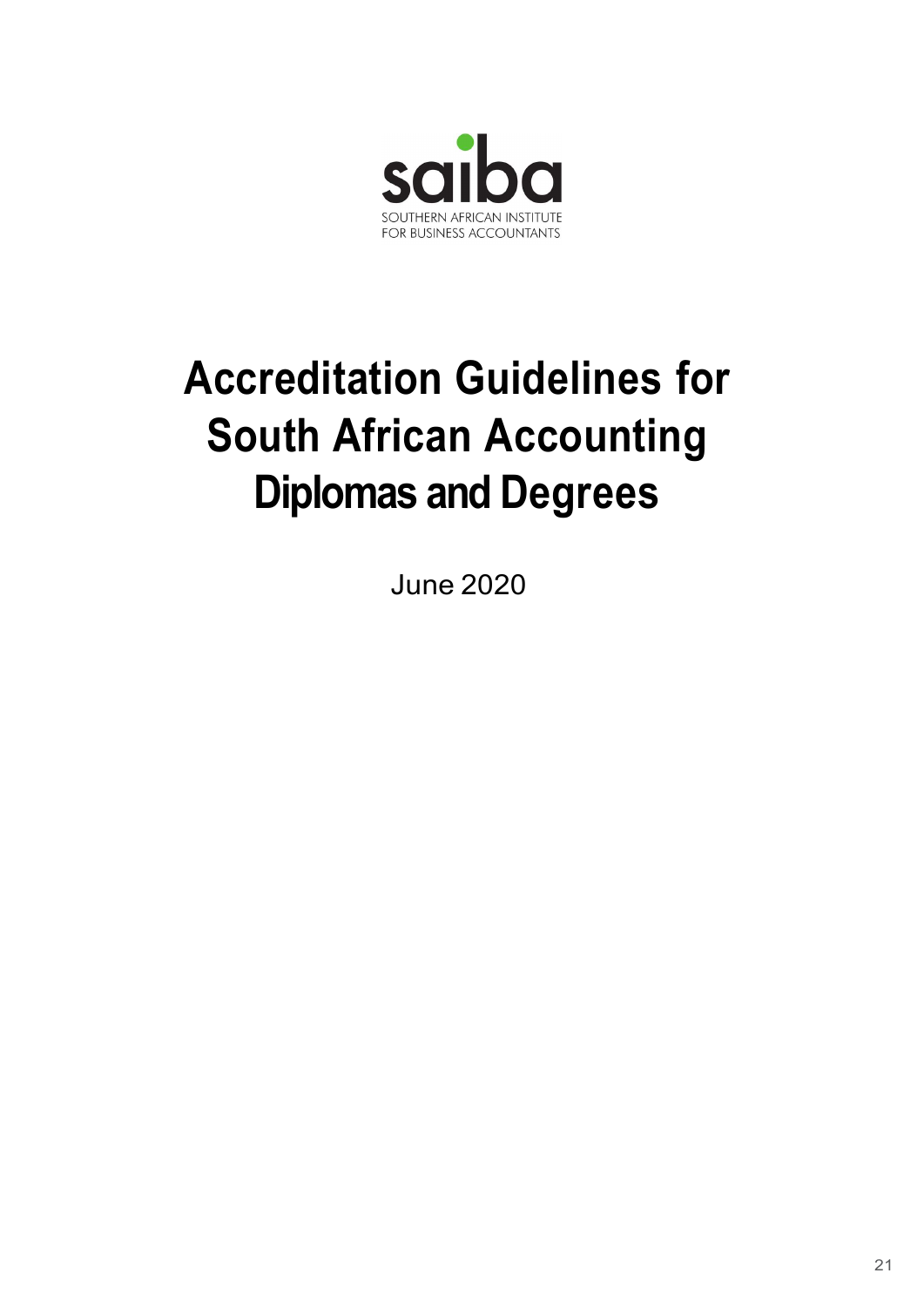# Policy amendments

 These policies are amended from time to time to provide for developments within the profession and the education system. Please make sure you have the most updated version by downloading the relevant policies at www.saiba.org.za.

# SAIBA contact details

| <b>Physical Address:</b> | The Workspace, Melrose Arch, 44 Melrose Boulevard, Birnam, Johannesburg |
|--------------------------|-------------------------------------------------------------------------|
| Postal Address:          | PO Box 7905, Centurion, 0046                                            |
| Tel:                     | 012 643 1800                                                            |
| E-mail:                  | saiba@saiba.org.za                                                      |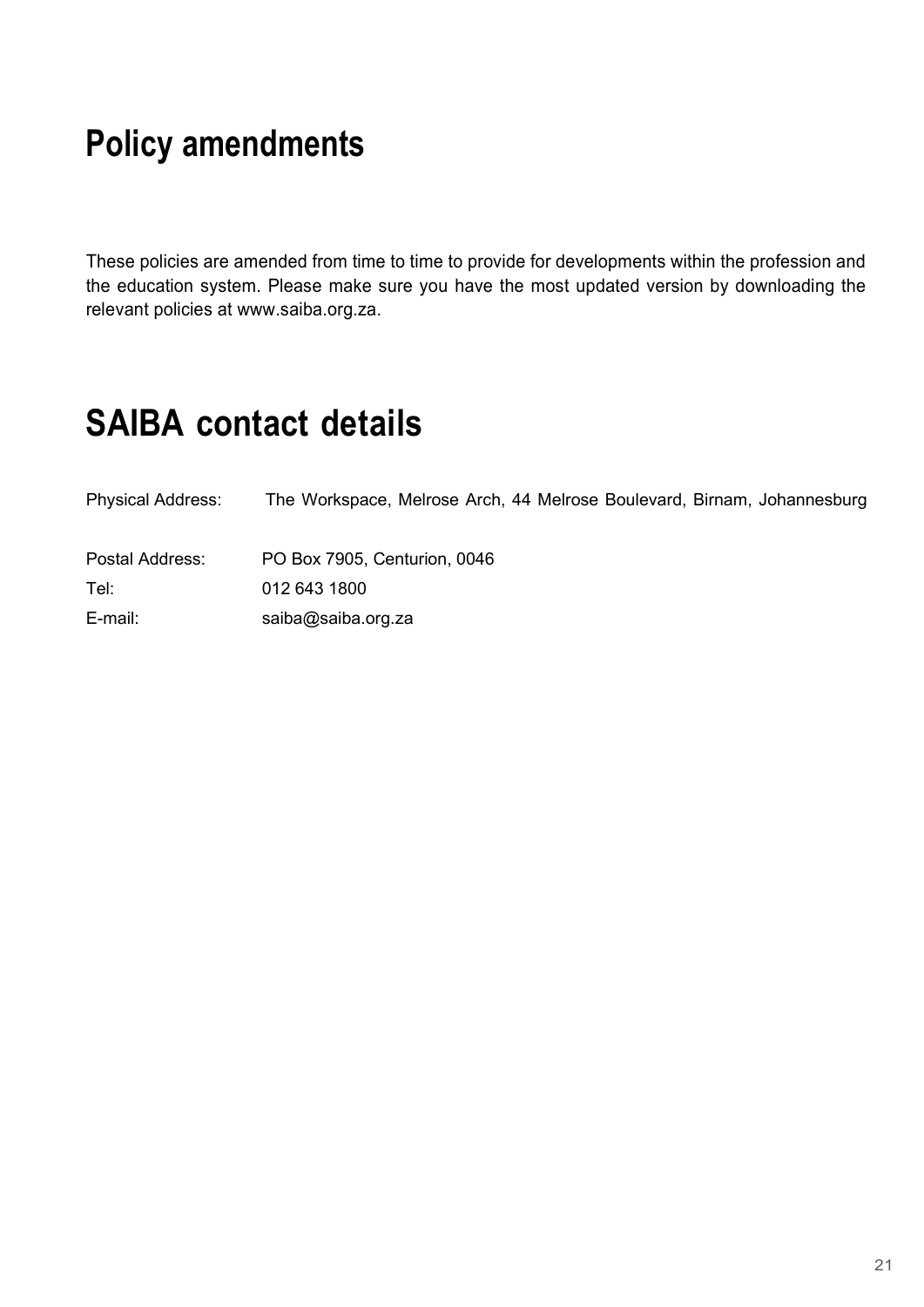# Introduction

The SAIBA accreditation process contributes to the development of the accountancy profession by ensuring that suitably competent persons are allowed the use of the SAIBA designations.

This is achieved by assuring the quality of educational programs offered by Higher Education Institutions registered with the Department of Higher Education, Science and Technology and professional qualifications offered by recognized Professional Accountancy Bodies.

This guideline document:

- Sets out the professional standards applicable to accounting programs that should be achieved to obtain SAIBA accreditation. This includes new, existing or planned accounting programs
- Provides details on how to maintain SAIBA accreditation by submitting annual reports and fiveyearly review requirements, if applicable.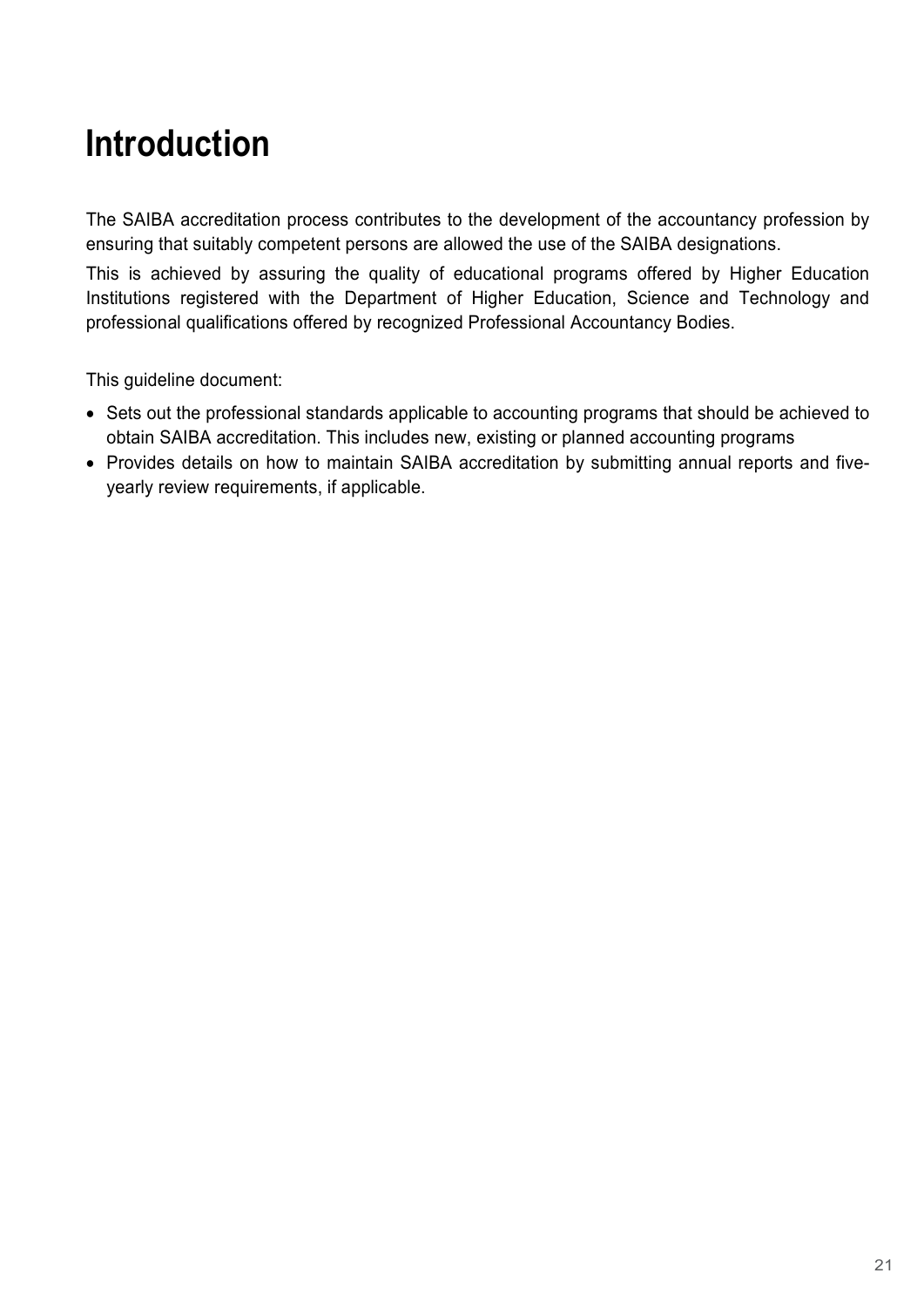# Section 1: Principles underlying accreditation

#### **Principles**

The principles governing the relationship between SAIBA and the program providers, including higher education providers and recognized professional bodies, are the following:

- Partnership: developing and applying the accreditation standards should be implemented as a collaborative process between SAIBA and the providers
- The accreditation process should review both the content and the process of obtaining an accountancy qualification. This will guide providers in delivering graduates that are able to accept entry-level jobs within the profession
- The program content and delivery should ensure that graduates are able to perform inquiries and critical analysis, think independently, apply logical thinking to abstract problems, and develop appropriate written and oral communication and interpersonal skills
- The program life cycle managed and implemented by providers should provide a clear path to completion. The program should demonstrate the objective to be achieved, the means to achieve the objective. The program should provide evidence that the objectives have been achieved and provide for a mechanism of review.

#### **Objectives**

The SAIBA accreditation process has the following objectives:

- 1. Aligning the technical content of the program with the needs of the accounting practice and workplace
- 2. Obtaining confirmation that providers implement a quality assurance framework
- 3. Ensuring that the program enables the graduate to think critically, work independently, and develop good written and oral communication and interpersonal skills

#### Technical content

Providers are required to indicate how the knowledge component of their programs aligns to the outcomes as set by SAIBA. Outcomes are determined with reference to:

- **IEAC International Education Standards**
- Accreditation standards and required knowledge areas outlined by the Professional Bodies

Where necessary a SAIBA representative will assess the content as included by the provider and refers the decision to a relevant SAIBA committee for final accreditation

#### Quality assurance framework

SAIBA recognized the fact that in accordance with the Higher Education Act (1997), Higher Education Institutions are required to register with the Department of Education and that the Council on Higher Education (CHE) accredits their programs.

SAIBA therefore accepts programs accredited as higher education programs, at least at the South African National Qualifications Framework (NQF) Diploma and Bachelor Degree level. Currently the minimum qualification level to obtain a SAIBA designation is NQF level 6 with at least 280 notional hours.

SAIBA also accepts programs as offered or awarded by professional bodies as recognized by the relevant SAIBA committee for the purposes of obtaining a SAIBA designation. Currently the following programs are accepted for accreditation purposes:

- ACCA Advanced Diploma in Accounting and Business
- CIMA Advanced Diploma in Management Accounting
- CSSA Program 3: Professional Advanced Qualification: Governance and Administration
- ICB Financial Accounting (Certified Financial Accountant)
- IAC Diploma Cost and Management Accounting and Diploma Financial Accounting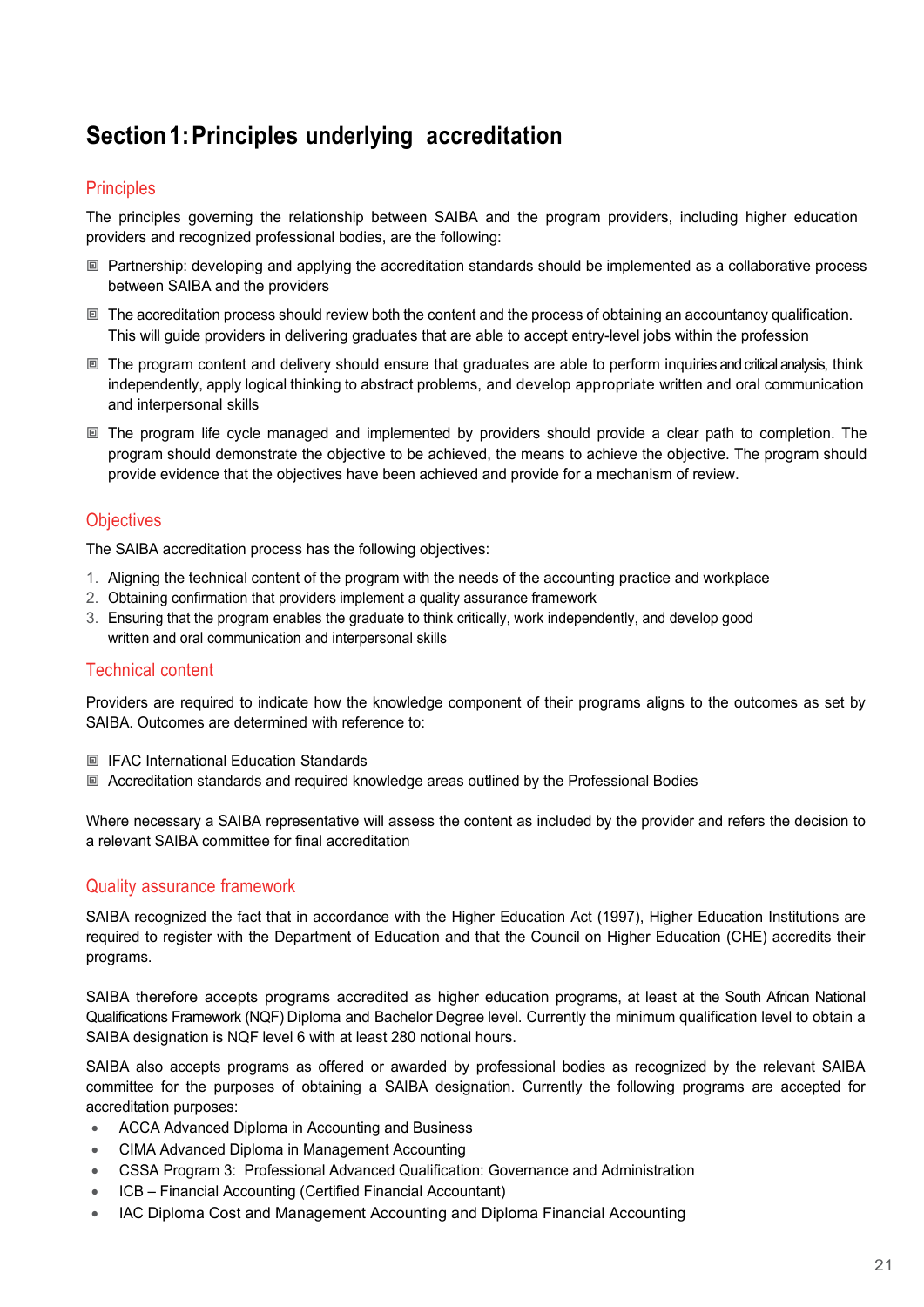# Section 2: Accreditation standards

Providers are assessed against the SAIBA accreditation standards. Successful accreditation provides evidence that the provider and the relevant program delivers graduates that have the required competence and professional attributes to accept entry level positions in an accounting practice or workplace.

Candidates for membership of SAIBA should gain enough advanced professional accountancy knowledge to enable them to function as competent business accountants in an increasingly complex and changing environment.

To obtain a SAIBA designation a candidate has to obtain a relevant qualification, practical experience and be assessed by the relevant SAIBA admissions committee. Assessment includes obtaining references from employers and others.

Successful candidates may use the designations Business Accountant (SA), Business Accountant in Practice (SA), Certified Business Accountant (SA) or Certified Financial Officer (SA).

The education program is therefore the entry point to obtain a SAIBA designation. This study should be long enough and intensive enough to permit candidates to gain the professional knowledge required for professional competence.

Candidates may pursue either a general non-commercial or general commerce qualification or a specialized accounting qualification. The former may lead to the designation Business Accountant (SA) and the latter to the designations Business Accountant in Practice (SA), Certified Business Accountant (SA) or Certified Financial Officer (SA). Our designation pathway is detailed below.

The knowledge part of accounting education programs should include the following subject areas:

- accounting, finance and related knowledge
- organizational and business knowledge
- information technology knowledge and competences.

The accreditation standards are used by SAIBA to assess whether a relevant degree will produce graduates with the requisite knowledge, skills and attributes required for entry into the SAIBA designation program.

Providers must demonstrate their ability to comply with eight accreditation standards.

The accreditation standards address the following accounting programs:

- an undergraduate program resulting in a Diploma or Bachelor qualification listed and approved on the NQF
- a postgraduate program resulting in a postgraduate qualification listed and approved on the NQF
- a professional program offered by a recognized professional body resulting in an award or qualification at the midtier level.

The focus of the accreditation standards is on both the education process and outcomes.

#### Accreditation standards– including guideline and evidence requirements

Providers may use their existing program material to show evidence of compliance and submit these documents in electronic or hard copy to SAIBA. Templates of the application documents are included in this guide.

Only providers that have obtained final approval from SAIBA may advertise that they have met all the SAIBA accreditation standards.

A provider that has been successfully accredited by any of the following accreditation bodies or professional bodies is deemed to have achieved the accreditation standards as issued by SAIBA:

| <b>SAQA</b>  | <b>CHE</b><br>٠           |
|--------------|---------------------------|
| <b>SAICA</b> | <b>SAIPA</b><br>$\bullet$ |
| <b>ACCA</b>  | <b>CIMA</b><br>٠          |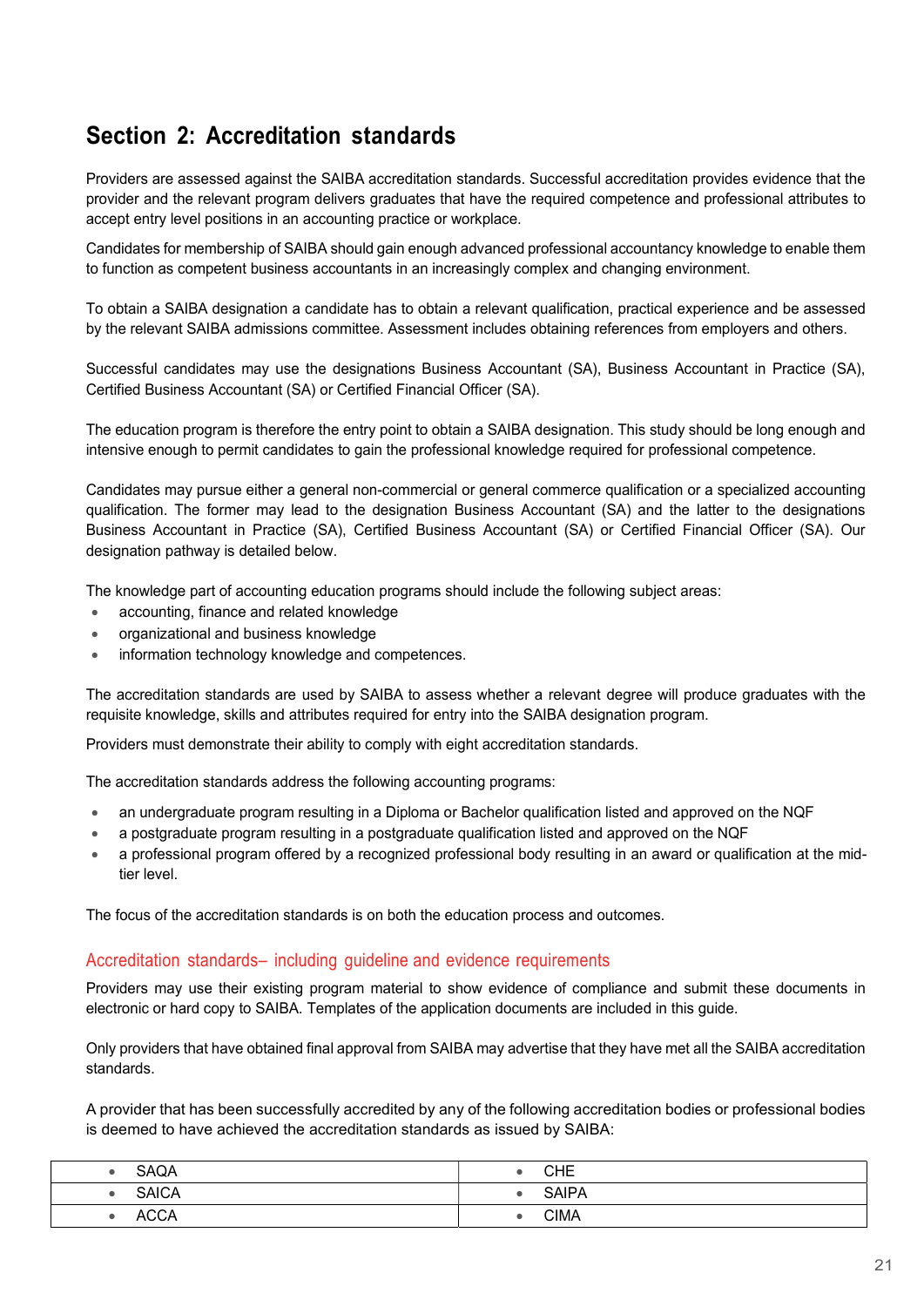## Designation pathway

| <b>Designation</b>         | <b>Appropriate for</b>                                                                                                           | Qualification                                                                                                                                | <b>Experience</b>        |
|----------------------------|----------------------------------------------------------------------------------------------------------------------------------|----------------------------------------------------------------------------------------------------------------------------------------------|--------------------------|
| <b>SAIBA</b>               | Students and other persons wishing to<br>associate with a professional body                                                      | Not applicable                                                                                                                               | <b>Not</b><br>applicable |
| BA(SA)                     | Finance/Accounting department staff,<br>consultants, non-financial managers working<br>with the finance/accounting department    | National Diploma/ Degree e.g. National<br>Diploma Accountancy, B Com<br>Accounting                                                           | 2 years                  |
| CBA(SA)                    | Senior financial accountants and financial<br>managers that heads up the accounting<br>department                                | Honours degree e.g B Com Honours /<br><b>CTA</b>                                                                                             | 4 years                  |
| Cert. Fin.<br>Officer (SA) | Finance Executives that perform at the highest<br>level within the finance/accounting department                                 | Masters / MBA level qualification                                                                                                            | 8 years                  |
| BAP(SA)                    | Accountants in practice providing services to<br>the public for a fee typically as accounting<br>officers, independent reviewers | Specific commerce diploma/degree with<br>specific accountancy subjects (Audit,<br>Accounting, Tax, Management<br>accounting, Commercial law) | 4 years                  |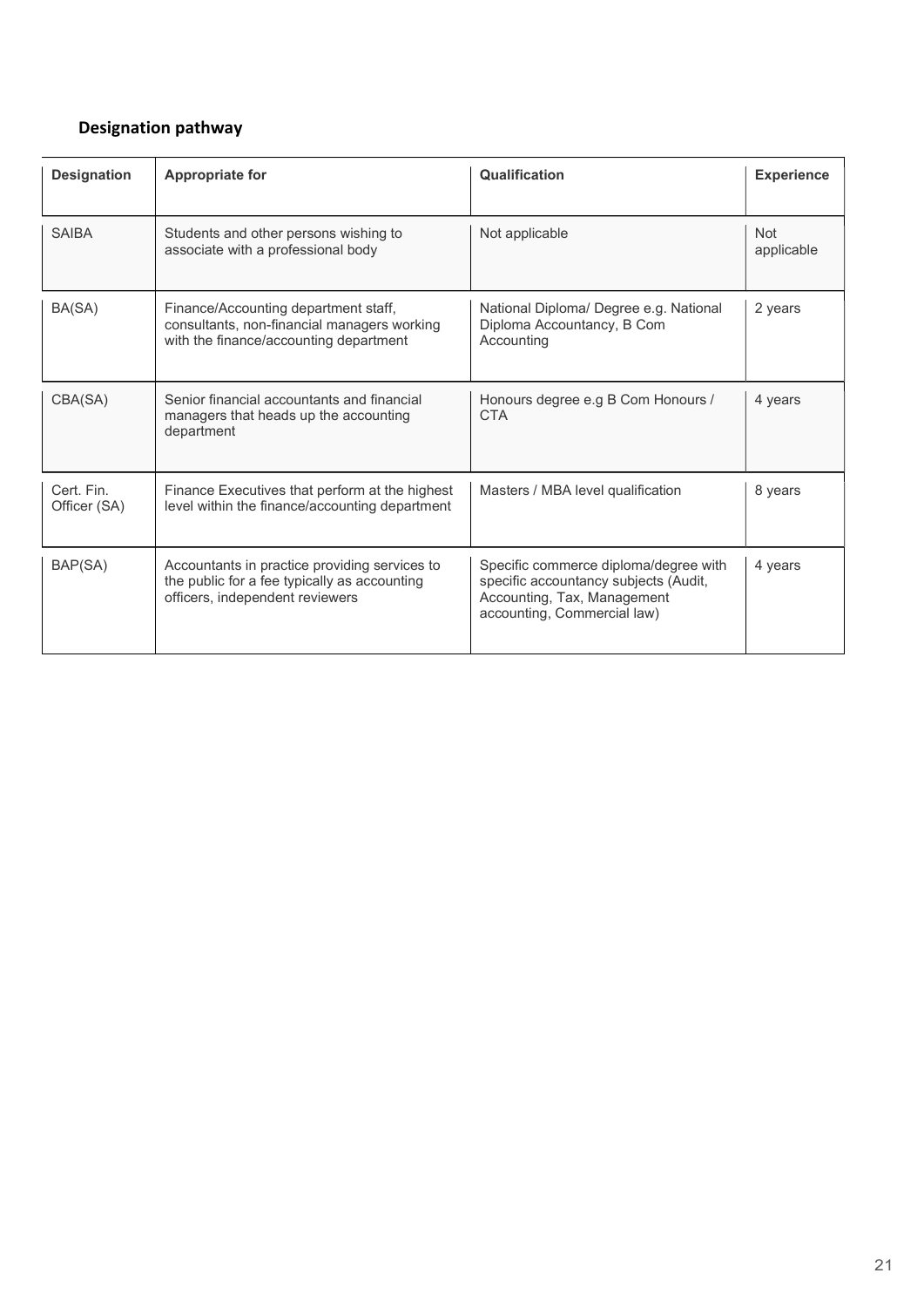## Standard 1: Qualification requirements

#### The program meets the following criteria:

- leads to the completion of a SAQA accredited bachelor degree, diploma, postgraduate award in South Africa or an award or qualification issued by a recognized professional body
- is delivered by a higher education provider registered with CHE or another entity as accepted by SAIBA.
- Evidence:
- Proof of registration and reaccreditation due date
- Declaration by the HOD that the provider is capable of delivering a quality program
- A declaration of any adverse findings or cautionary notes as issued by an accreditation body to the provider (if any).
- The most recent annual report for the higher education provider or similar acceptable document.

#### Standard 2: Curriculum

#### The program meets the required knowledge areas and learning outcomes, as detailed in Section 3

#### Guideline:

The provider should map the content of the program to the knowledge areas and outcomes of SAIBA

#### Evidence:

- Use the template provided in this document as a guideline to mapping exercise
- Provide subject outlines

A declaration from the HOD that the required knowledge areas are covered in assessment material including final examination papers

#### Standard 3: Academic staff

# The provider must demonstrate that appropriately qualified academic staff are available and capable of Standard 2: Curriculum<br>
The program meets the required knowledge areas and learning outcomes, as detailed in Section 3<br>
3<br>
Culdeline:<br>
• The provider should map the content of the program to the knowledge areas and outcome

#### Guidelines:

- Academic staff must be in possession of at least the same or higher qualification than the program being taught or must demonstrate members who teach students in the program are equivalent professional experience
- A specialist academic staff member must coordinate knowledge areas
- **Effective HR and performance measurement policies and procedures are being implemented**

#### Evidence:

- A list provided by the HOD showing the names, associated qualification and experience of academic staff, and the areas in which they teach.
- A declaration by the HOD that the provider has comprehensive policies and procedures in place.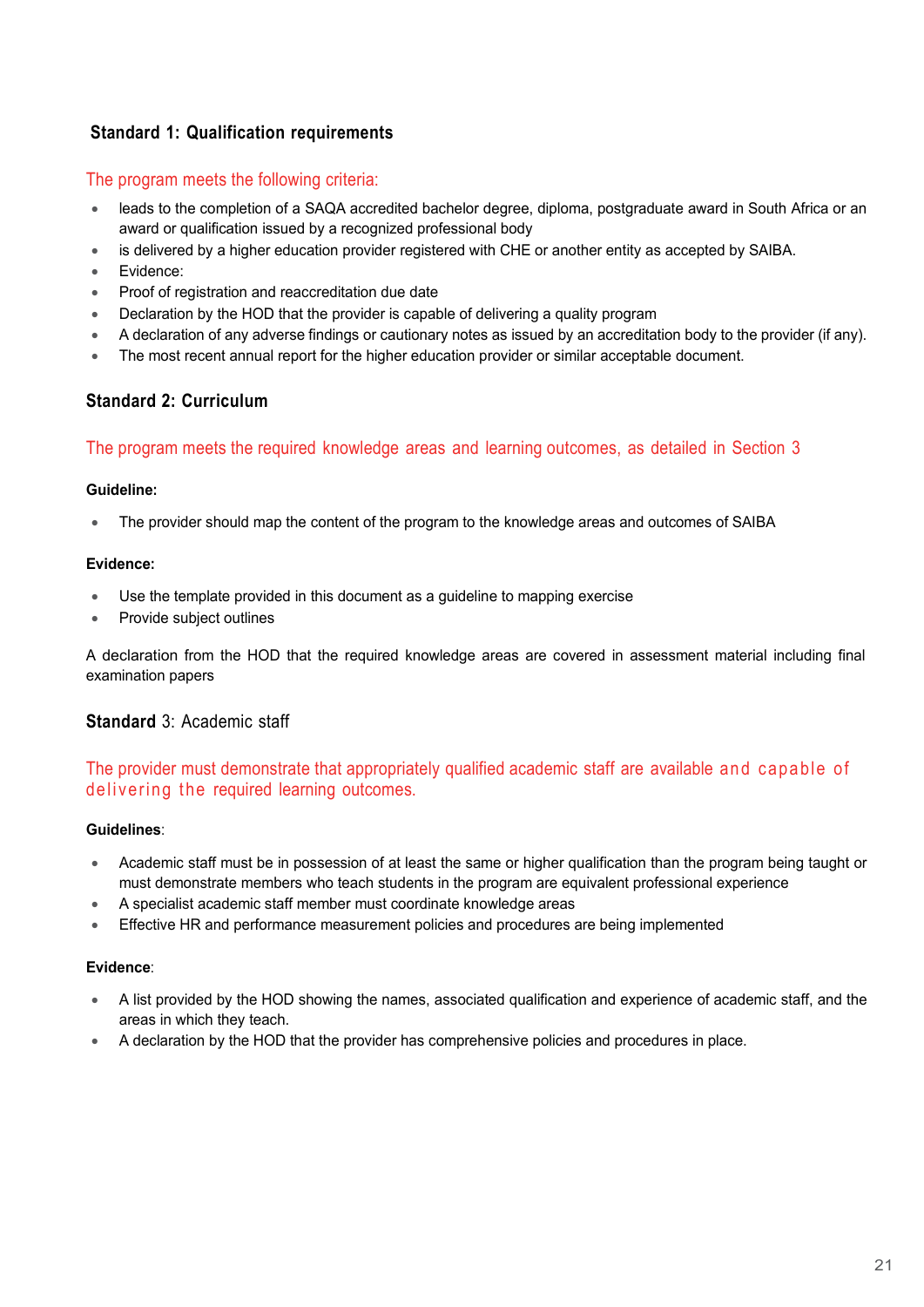## Standard 4: Staff development

#### Academic staff are subject to continues professional development.

#### Evidence:

A list provided by the HOD that details:

 The professional development undertaken by academic staff over the past year, currently undertaken and planned Professional and scholarly activities in which staff are or have been involved for the past 1-2 years.

#### Standard 5: Students

#### Student entry, management, guidance and support and guided by policies and procedures

#### Guidelines:

- Policies and procedures are publicized and available to students
- Academic entry requirements to obtain the SAIBA designations are clearly communicated to students

#### Evidence:

- A declaration by the HOD that comprehensive policies and procedures are available, current and continuously updated
- A declaration by the HOD that the various options available to SAIBA membership and relevant designations are made available to students via study guides and other relevant material

#### Standard 6: Resources and facilities

#### Students are provided with adequate resources to successfully complete the program

#### Evidence:

- Provide a list of information resources and learning materials available to students.
- Details of how information resources are accessed by students.
- Details of class sizes, program delivery mode, staff: student ratios.

#### Standard 7: Quality assurance

#### Quality control of the program is assured

#### Evidence:

- Provide a list of curriculum design and implementation methods and teaching practices.
- Details of the assessment review policy and procedures.
- Details of the policy and procedures for monitoring and evaluating subjects.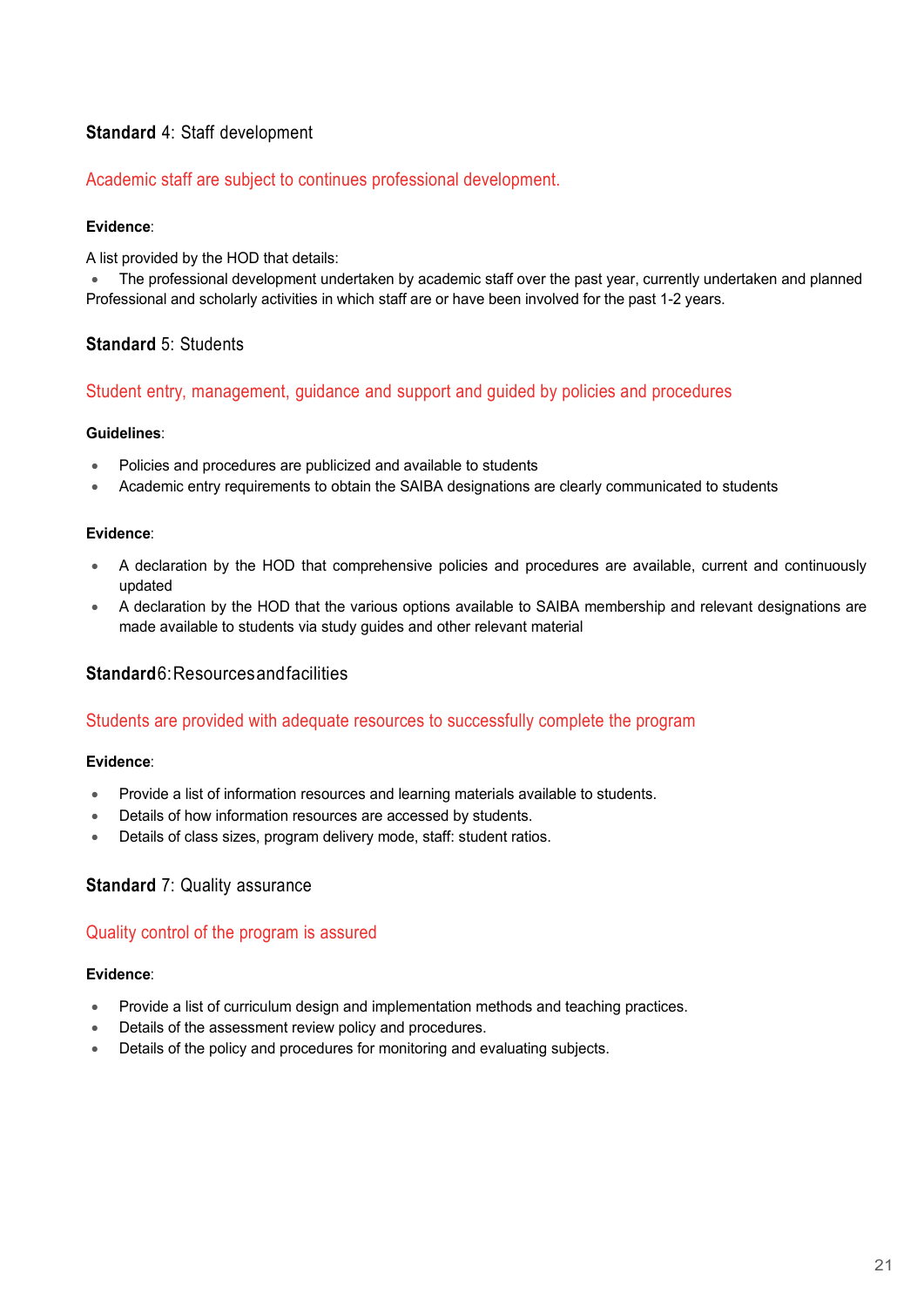## Standard 8: Graduate outcomes

The provider monitors student placement and accommodates and seeks employer feedback

#### Evidence:

The HOD provides confirmation that these activities are undertaken and explains the process followed.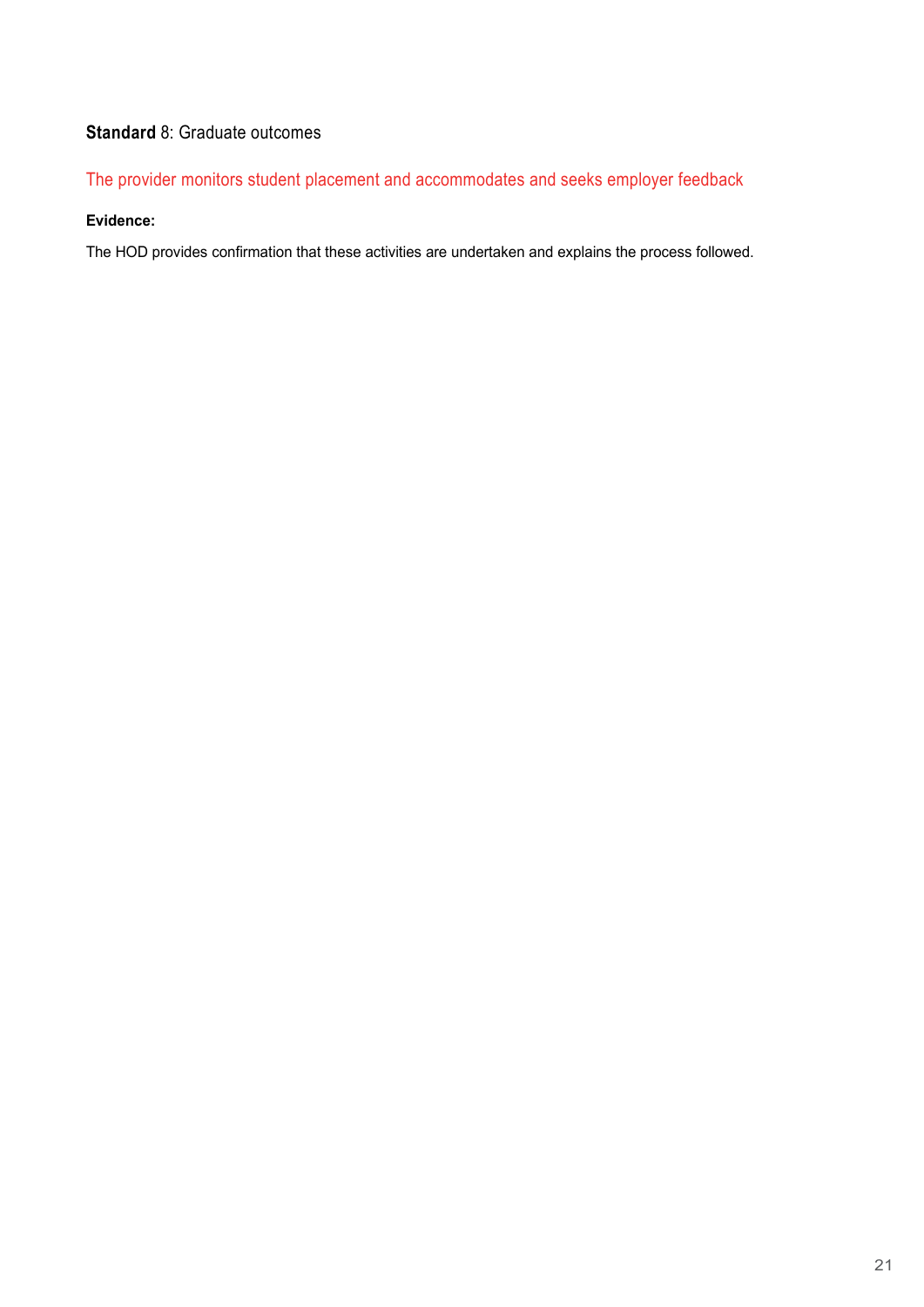# Section 3: Required knowledge areas

This section prescribes the knowledge content of the professional accounting education program that candidates need to acquire to qualify as members of SAIBA. The content of the SAIBA professional accounting education program is aligned to that of International Education Standard 2 (IES2) of IFAC.

For these reasons, this section sets out only broad subject headings on the premise that members accountants will need to continually update their knowledge. Candidates should be aware of the Continues Professional Development (CPD) requirements of SAIBA and the additional education requirements for obtaining a practicing certificate and other licenses from SAIBA.

This section only sets the minimum requirement to obtain a SAIBA designation it should be noted that a designation does not imply a right to practice.

#### The SAIBA Professional Knowledge Program

- 1. Professional accounting study is a prerequisite to obtain a SAIBA designation and is therefore part of the prequalification program. This study should be long enough and intensive enough to permit candidates to gain the professional knowledge required for professional competence:
	- a. The professional accountancy knowledge component of prequalification education should consist of at least three years of full-time study (or the part-time equivalent).
	- b. Shall consist of a completed degree or diploma.
	- c. Students should pursue and complete a degree or national diploma in an accounting or finance related filed at an accredited tertiary institution, or a professional qualification, to gain this knowledge.
	- d. The content of professional accounting education should consist of:
		- I. accounting, finance and related knowledge;
		- II. organizational and business knowledge; and
		- III. information technology knowledge and competences.
- 2. The accounting, finance and related knowledge component should include the following subject areas:
	- a. financial accounting and reporting;
	- b. management accounting and control;
	- c. taxation
	- d. audit and assurance
	- e. business and commercial law
	- f. finance and financial management
	- g. professional values and ethics.
- 3. The organizational and business knowledge component should include the following subject areas as integrated parts to the qualification:
	- a. economics;
	- b. business environment;
	- c. corporate governance;
	- d. business ethics;
	- e. financial markets;
	- f. quantitative methods;
	- g. organizational behaviour;
	- h. management and strategic decision making;
	- i. marketing; and
	- j. international business and globalization.
- 4. The information technology component should include the following subject areas and competences as integrated parts to the qualification: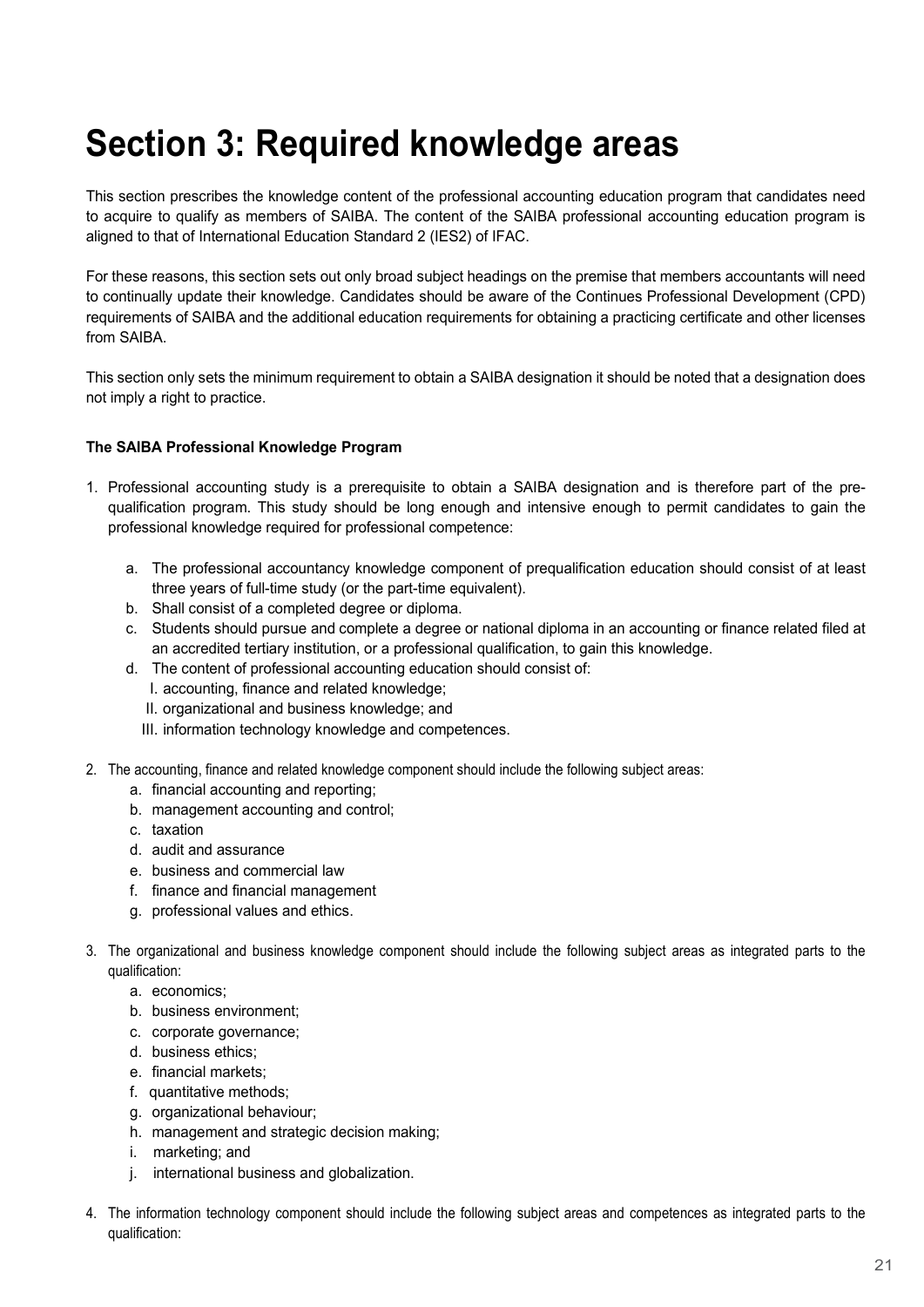- a. general knowledge of IT;
- b. IT control knowledge;
- c. IT control competences;
- d. IT user competences; and
- e. one of, or a mixture of, the competences of, the roles of manager, evaluator or designer of information systems.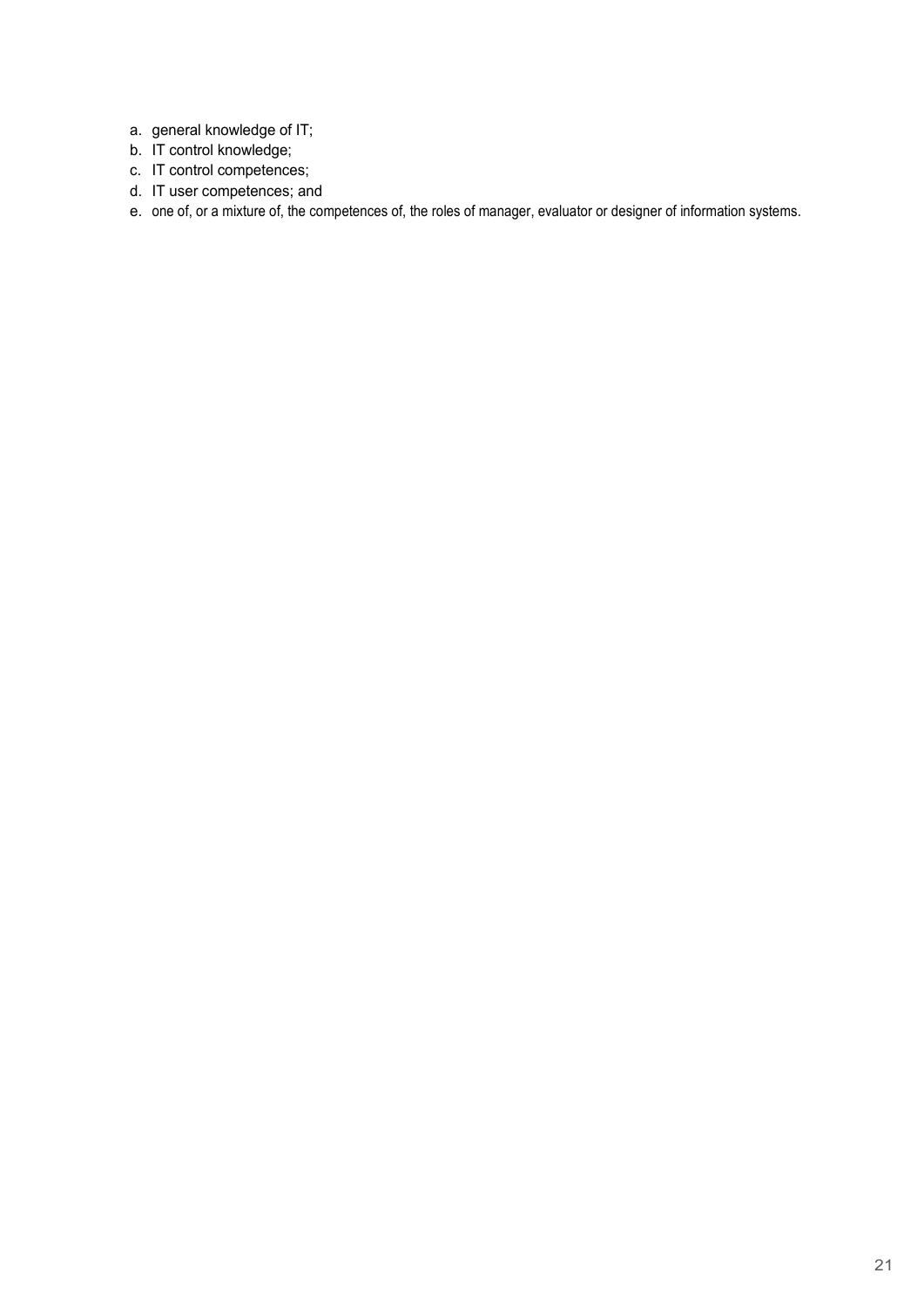# Template 1: New higher education provider and new program

## Higher Education Provider contact details

| Provider name:           |            |
|--------------------------|------------|
| Faculty (or equivalent): |            |
| Program name:            |            |
| Location:                | Campus:    |
| <b>Contact name:</b>     | Position:  |
| Email:                   | Telephone: |
| Signature:               | Date:      |

## Program details

| Name of the program                                                  |  |
|----------------------------------------------------------------------|--|
| Internal program identification number                               |  |
| Level of award                                                       |  |
| Duration of program<br>- on full-time/part-time basis, as applicable |  |
| Attendance mode                                                      |  |
| Delivery mode                                                        |  |
| Campus locations where program is offered                            |  |

## Program outline

Provide details of the program outline showing the distribution of compulsory and elective subjects over the duration of the program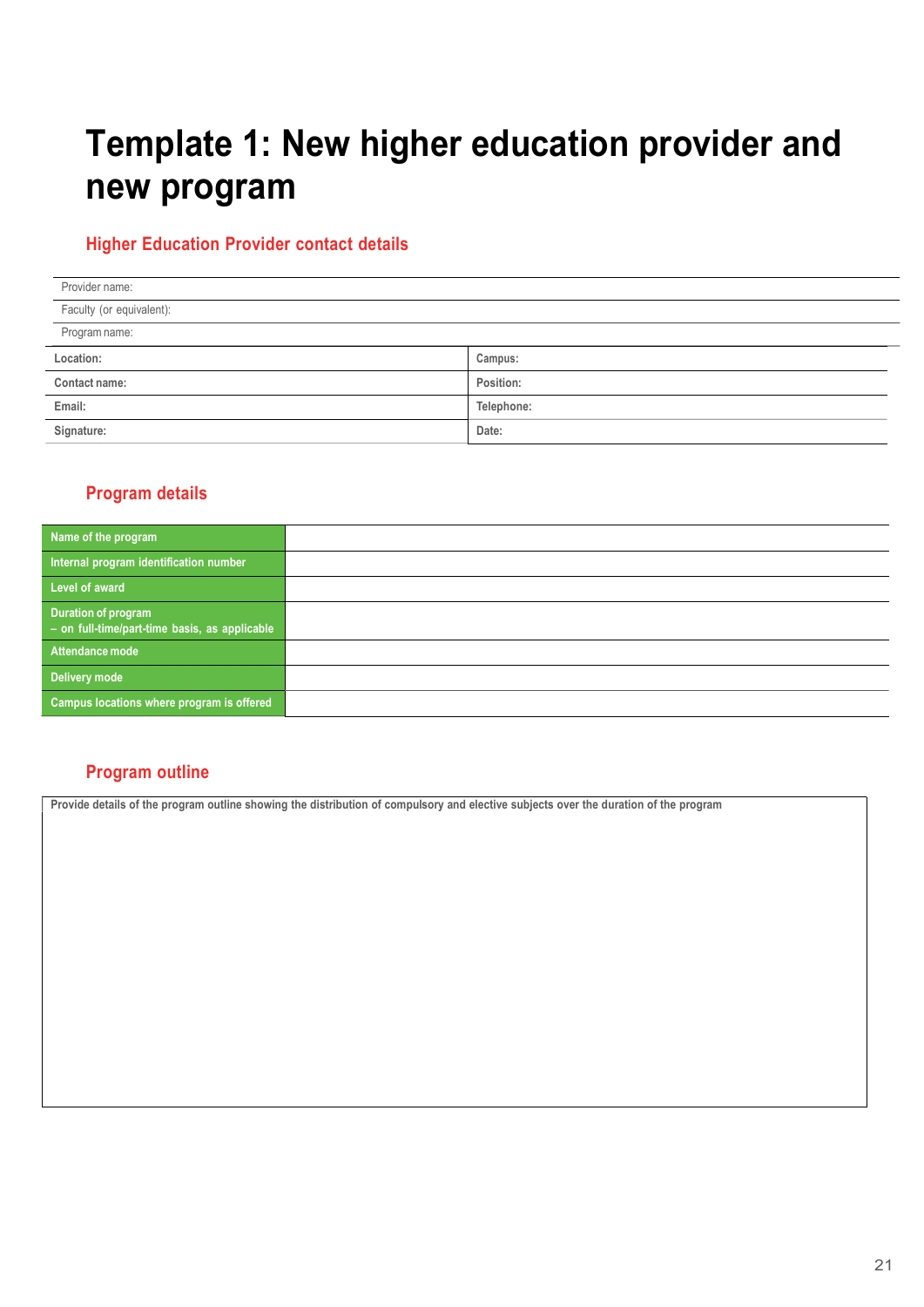# Core curriculum and assessment

Attach subject outlines, including assessment details, for all subjects relevant to the listed topic areas:

| Required knowledge area          | Subject/s code | Subject/s |
|----------------------------------|----------------|-----------|
| Accounting information systems   |                |           |
|                                  |                |           |
| Accounting systems and processes |                |           |
|                                  |                |           |
|                                  |                |           |
| Accounting theory                |                |           |
|                                  |                |           |
| Audit and assurance              |                |           |
|                                  |                |           |
| <b>Commercial law</b>            |                |           |
|                                  |                |           |
|                                  |                |           |
| <b>Corporations law</b>          |                |           |
|                                  |                |           |
| Economics                        |                |           |
|                                  |                |           |
| Finance                          |                |           |
|                                  |                |           |
|                                  |                |           |
| Financial accounting             |                |           |
|                                  |                |           |
| Management accounting            |                |           |
|                                  |                |           |
| Quantitative methods             |                |           |
|                                  |                |           |
|                                  |                |           |
| Taxation                         |                |           |
|                                  |                |           |

| <b>Ethics:</b> Explain how ethics is incorporated across<br>the curriculum |  |
|----------------------------------------------------------------------------|--|
|                                                                            |  |